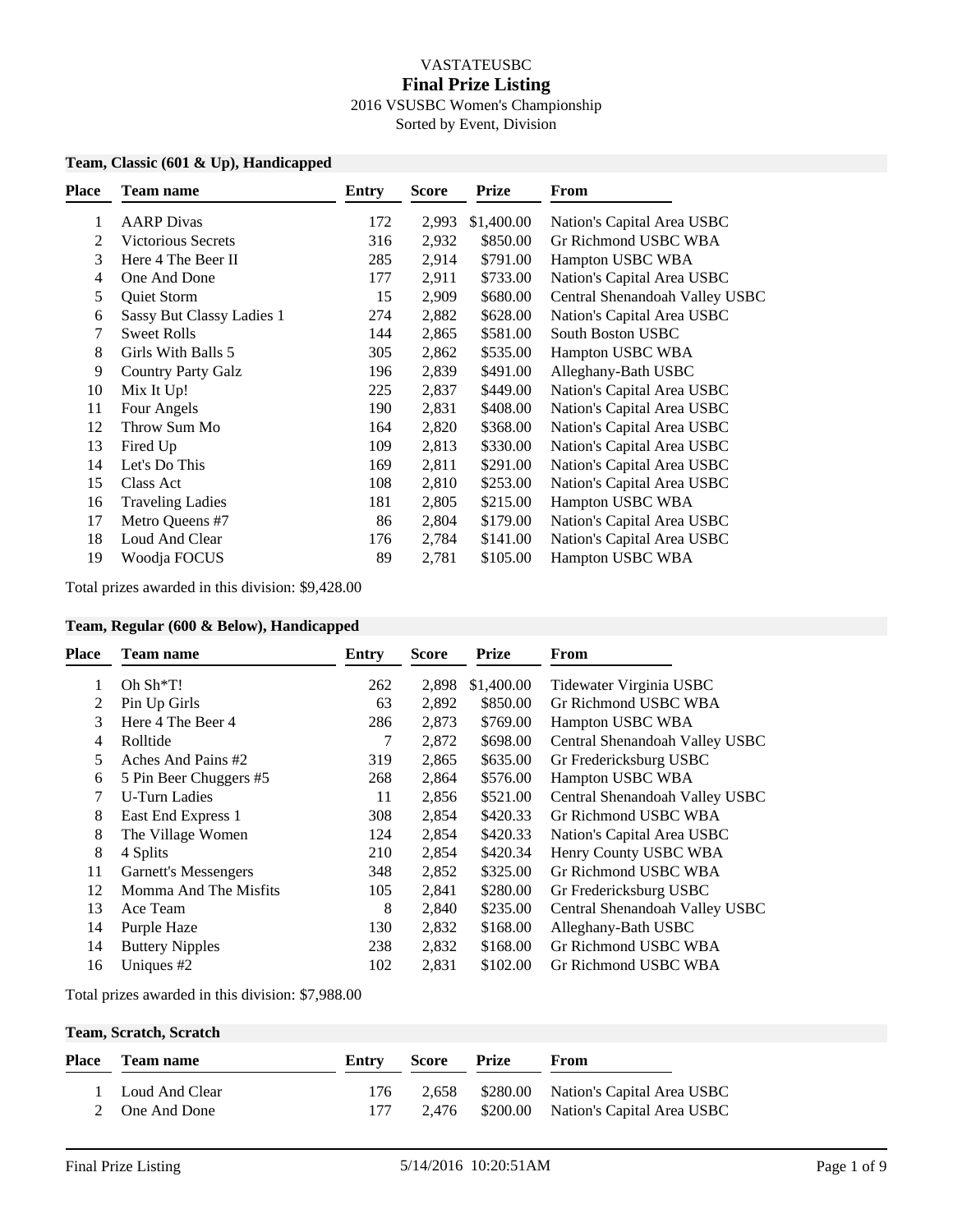| 3 4 Shades Of Awesome | 293 |  | 2.314 \$140.00 Gr Richmond USBC WBA           |
|-----------------------|-----|--|-----------------------------------------------|
| 4 Fire Power          |     |  | 175 2,300 \$100.00 Nation's Capital Area USBC |

Total prizes awarded in this division: \$720.00

Total prizes awarded in this event: \$18,136.00

# **Doubles, Classic (301 & Up), Handicapped**

| Place             | <b>Team name</b>                                                       | <b>Entry</b> | <b>Score</b>   | <b>Prize</b>           | From                                         |
|-------------------|------------------------------------------------------------------------|--------------|----------------|------------------------|----------------------------------------------|
| $\mathbf{1}$<br>2 | New, Jessica / Brooks, Tammy L<br>Maddux, Tracy K / Taylor, Kathy<br>S | 293<br>195   | 1,591<br>1,564 | \$1,200.00<br>\$800.00 | Gr Richmond USBC WBA<br>Gr Roanoke Area USBC |
| 3                 | Hill, Abbie / Jones, Catherine A                                       | 325          | 1,549          | \$394.00               | Hampton USBC WBA                             |
| $\overline{4}$    | Mendenhall, Melanie A /<br>Snellings, Debra M                          | 63           | 1,542          | \$312.00               | Gr Richmond USBC WBA                         |
| 5                 | Clark, Carletha O / Wilson, Mara<br>E                                  | 281          | 1,536          | \$292.00               | Nation's Capital Area USBC                   |
| 6                 | DeFalco, Loretta A / Caldwell,<br>Jeanne M                             | 123          | 1,527          | \$284.00               | Nation's Capital Area USBC                   |
| 7                 | Sharpe, Lena J / King, Claudia T                                       | 160          | 1,523          | \$278.00               | <b>Appomattox River USBC</b>                 |
| 8                 | Faulknier, Donna M / Hensley,<br>Kimberly J                            | 72           | 1,521          | \$272.00               | Charlottesville-Albemarle USBC WBA           |
| 9                 | Hudson, Alethia R / Vaughan,<br>Pamela D                               | 347          | 1,519          | \$267.00               | Gr Richmond USBC WBA                         |
| 10                | Holland-Harris, Helen R /<br>Williams, LaShaun D                       | 181          | 1,518          | \$261.00               | Hampton USBC WBA                             |
| 11                | Hogge, Karen E / Lewellen,<br>Hannah H                                 | 285          | 1,513          | \$255.00               | Hampton USBC WBA                             |
| 12                | Martinenza, Shannon C / Glazier,<br>Susan C                            | 266          | 1,512          | \$250.00               | Hampton USBC WBA                             |
| 13                | Hill, Mary J / Drake, Brigitte E                                       | 287          | 1,507          | \$244.00               | Hampton USBC WBA                             |
| 14                | Baylor, Gina H / Wilson,<br>Jacqueline A                               | 236          | 1,506          | \$239.00               | Nation's Capital Area USBC                   |
| 15                | Milam, Kristina / Schaden,<br>Samantha A                               | 176          | 1,505          | \$233.00               | Nation's Capital Area USBC                   |
| 16                | Harden, Ursula A / Harrison,<br>Lorraine B                             | 109          | 1,503          | \$228.00               | Nation's Capital Area USBC                   |
| 17                | Boughman, Leslie D / Rast,<br>Teresa A                                 | 293          | 1,499          | \$222.00               | Gr Richmond USBC WBA                         |
| 18                | Johnson, Patricia H / Jenkins,<br>Nona M                               | 272          | 1,496          | \$211.00               | Hampton USBC WBA                             |
| 18                | Hatchett, Denise / Saitta, Lisa G                                      | 269          | 1,496          | \$211.00               | Hampton USBC WBA                             |
| 18                | Stalnaker, Denise C / McCabe,<br>Debra                                 | 217          | 1,496          | \$211.00               | Nation's Capital Area USBC                   |
| 21                | Hitaffer, Michaelene / Baumes,<br>Sherri M                             | 218          | 1,495          | \$200.00               | Nation's Capital Area USBC                   |
| 22                | Green, Lee Ann A / Lloyd,<br>Stephanie A                               | 25           | 1,494          | \$194.00               | Central Shenandoah Valley USBC               |
| 23                | Johnson, Jacqueline V / Tabb,<br>Charlotte D                           | 272          | 1,490          | \$189.00               | Hampton USBC WBA                             |
| 24                | Crocker, Lori / James, Ravonda<br>W                                    | 352          | 1,489          | \$183.00               | Tidewater Virginia USBC                      |
| 25                | Hariston, Jasmine L / Hale,<br>Melodie E                               | 307          | 1,484          | \$178.00               | Gr Roanoke Area USBC                         |
| 26                | McQueen, Diane C / Kindred,<br>Patricia A                              | 182          | 1,483          | \$172.00               | Hampton USBC WBA                             |
| 27                | Jones, Donna B / Hill, Portia M                                        | 252          | 1,482          | \$167.00               | Gr Roanoke Area USBC                         |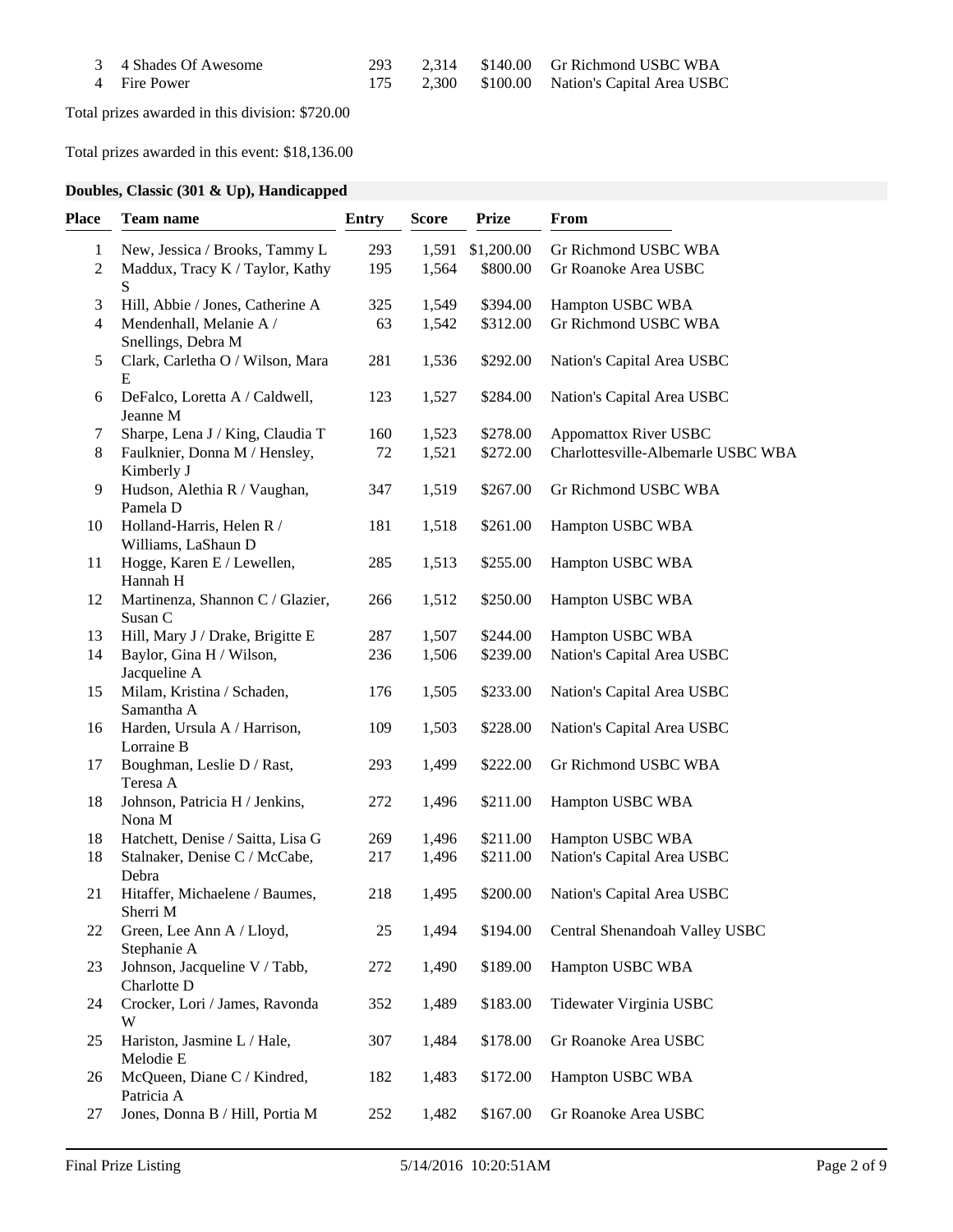| 28 | Morris, Tamichia M / Lightfoot,    | 338 | 1,479 | \$158.50 | Gr Richmond USBC WBA           |
|----|------------------------------------|-----|-------|----------|--------------------------------|
|    | Shayla                             |     |       |          |                                |
| 28 | Witherspoon, Miriam B /            | 15  | 1,479 | \$158.50 | Central Shenandoah Valley USBC |
|    | Wainwright, Andressa C             |     |       |          |                                |
| 30 | Plummer, Mary E / Robertson,       | 181 | 1,475 | \$150.00 | Hampton USBC WBA               |
|    | Linda F                            |     |       |          |                                |
| 31 | Myers, Karen Y / Johnson,          | 156 | 1,474 | \$144.00 | Nation's Capital Area USBC     |
|    | Thelma <sub>E</sub>                |     |       |          |                                |
| 32 | Curtis, Karel A / Goodstein, Kat   | 267 | 1,473 | \$139.00 | Hampton USBC WBA               |
|    | K                                  |     |       |          |                                |
| 33 | Boyters, Amber N / Phillips,       | 339 | 1,468 | \$133.00 | Hampton USBC WBA               |
|    | Jerylyne N                         |     |       |          |                                |
| 34 | Clarke, Eloise E / Underwood,      | 172 | 1,466 | \$128.00 | Nation's Capital Area USBC     |
|    | Kellye M                           |     |       |          |                                |
| 35 | Payne, Maryann E / Dowson,         | 344 | 1,465 | \$122.00 | Tidewater Virginia USBC        |
|    | Tanya M                            |     |       |          |                                |
| 36 | Johnson, Jamie R / Rauschenbach,   | 61  | 1,463 | \$117.00 | Hampton USBC WBA               |
|    | Lina M                             |     |       |          |                                |
| 37 | Richardson, Kaye / Cobbs, Robin    | 253 | 1,461 | \$108.50 | Henry County USBC WBA          |
|    | $\Omega$                           |     |       |          |                                |
| 37 | Jenkins, Sherika N / Ferguson,     | 340 | 1,461 | \$108.50 | Gr Fredericksburg USBC         |
|    | Kimberly A                         |     |       |          |                                |
| 39 | Carter, Melvina / Blackshear,      | 166 | 1,460 | \$33.33  | Nation's Capital Area USBC     |
|    | Anjanette D                        |     |       |          |                                |
| 39 | Turner, Brenda L / Turner, Helen   | 327 | 1,460 | \$33.34  | Henry County USBC WBA          |
|    | W                                  |     |       |          |                                |
| 39 | Seawright, Latonya J / Livingston, | 340 | 1,460 | \$33.33  | Gr Fredericksburg USBC         |
|    | La'Tonia M                         |     |       |          |                                |
|    |                                    |     |       |          |                                |

Total prizes awarded in this division: \$9,514.00

# **Doubles, Regular (300 & Below), Handicapped**

| Place          | <b>Team name</b>                                  | <b>Entry</b> | <b>Score</b> | <b>Prize</b> | From                           |
|----------------|---------------------------------------------------|--------------|--------------|--------------|--------------------------------|
| 1              | Simpson, Patrice L / Simpson,<br>Kimberly         | 280          | 1,582        | \$1,200.00   | Nation's Capital Area USBC     |
| 2              | Brannon-Heron, Maria M /<br>Bartholic, Bonnie L   | 124          | 1,558        | \$800.00     | Nation's Capital Area USBC     |
| 3              | Toney, Lorna / Lightfoot, Garnett<br>L            | 348          | 1,551        | \$331.00     | Gr Richmond USBC WBA           |
| $\overline{4}$ | Sawyer, Amanda L / Maule, Jodie<br>L              | 262          | 1,537        | \$282.00     | Tidewater Virginia USBC        |
| 5              | Seber, Denise L / Lomele, Patti                   | 286          | 1,531        | \$270.00     | Hampton USBC WBA               |
| 6              | Ferrer, Jessica L / Rials, Kesha T                | 330          | 1,526        | \$263.00     | Tidewater Virginia USBC        |
| 7              | Levitsky, Jill M / Barnhill, Holly                | 19           | 1,523        | \$257.00     | Central Shenandoah Valley USBC |
| 8              | Grimes, Winifred R / Staton,<br>Tracy R           | 135          | 1,508        | \$250.00     | Nation's Capital Area USBC     |
| 9              | Bates-Gomez, Veronica /<br>Richardson, Shaquana S | 338          | 1,507        | \$243.00     | Gr Richmond USBC WBA           |
| 10             | Rhodes, Amanda B / Lopez,<br>Shannon E            | 265          | 1,504        | \$236.00     | Hampton USBC WBA               |
| 11             | Orfield, Jenn S / Orfield, Patricia<br>D          | 334          | 1,502        | \$229.00     | Gr Richmond USBC WBA           |
| 12             | Woodfolk, Julia K / McCaskill,<br>Deidra R        | 87           | 1,500        | \$223.00     | Nation's Capital Area USBC     |
| 13             | McGuire, Kelli S / Padgett, Pat                   | 327          | 1,499        | \$212.50     | Henry County USBC WBA          |
| 13             | Forrest, Donna M / McClain,<br>Vanessa B          | 67           | 1,499        | \$212.50     | Nation's Capital Area USBC     |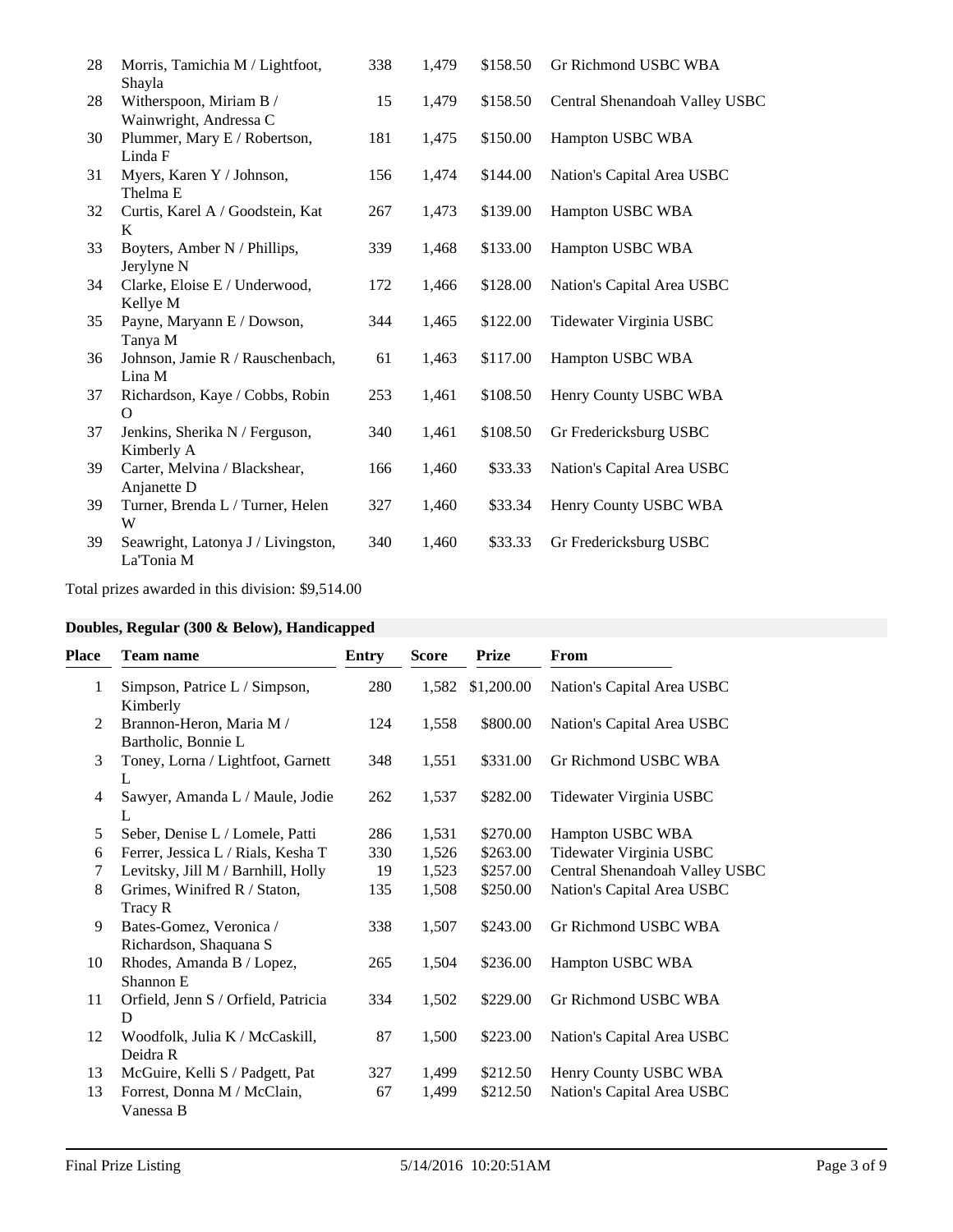| 15 | Garrett-Acors, Mersheila C /<br>Brown, Sandra D | 113 | 1,497 | \$202.00 | Nation's Capital Area USBC   |
|----|-------------------------------------------------|-----|-------|----------|------------------------------|
| 16 | Michaud, Dolores M / Morris,<br>Angela R        | 105 | 1,493 | \$195.00 | Gr Fredericksburg USBC       |
| 17 | Barnes, Yvette V / Trantham,<br>Leia C          | 185 | 1,486 | \$189.00 | Nation's Capital Area USBC   |
| 18 | McCay, Geray R / Markot,<br>Barbara M           | 286 | 1,485 | \$182.00 | Hampton USBC WBA             |
| 19 | Kitchen, Jennifer A / Kienast,<br>Lisa A        | 121 | 1,481 | \$175.00 | Nation's Capital Area USBC   |
| 20 | Parker, Angela Y / Taylor-Jones,<br>Sandra E    | 111 | 1,479 | \$164.50 | Nation's Capital Area USBC   |
| 20 | Goodrich, Virginia A / Brekke,<br>Jane C        | 160 | 1,479 | \$164.50 | <b>Appomattox River USBC</b> |
| 22 | Smestad, Kathy J / Waddell, Patsy<br>D          | 130 | 1,477 | \$154.00 | Alleghany-Bath USBC          |
| 23 | Myers, Joyce A / Forred, June H                 | 52  | 1,474 | \$148.00 | Gr Fredericksburg USBC       |
| 24 | Branson, Carol M / Tabor, Brenda                | 183 | 1,470 | \$141.00 | Hampton USBC WBA             |
| 25 | Stephan, Virginia A / White,<br>Connie          | 39  | 1,467 | \$127.00 | Gr Fredericksburg USBC       |
| 25 | McLaughlin, Doris C / Davis,<br>Joyce A         | 162 | 1,467 | \$127.00 | Alleghany-Bath USBC          |
| 25 | Kidwell, Sandy A / Heath, Ann G                 | 289 | 1,467 | \$127.00 | Gr Richmond USBC WBA         |
| 28 | Barron, Kathleen V / Brannon,<br>Roberta C      | 123 | 1,466 | \$114.00 | Nation's Capital Area USBC   |
| 29 | Eastwood, April A / Gaddis,<br>Colette G        | 269 | 1,461 | \$107.00 | Hampton USBC WBA             |
| 30 | Cunningham, Sandra L /<br>Trimarchi, Kathryn M  | 288 | 1,457 | \$100.00 | Hampton USBC WBA             |

Total prizes awarded in this division: \$7,426.00

#### **Doubles, Scratch, Scratch**

| <b>Place</b> | Team name                                        | Entry | <b>Score</b> | <b>Prize</b> | From                       |
|--------------|--------------------------------------------------|-------|--------------|--------------|----------------------------|
| 1            | New, Jessica / Brooks, Tammy L                   | 293   | 1.477        | \$240.00     | Gr Richmond USBC WBA       |
| 2            | Milam, Kristina / Schaden,<br>Samantha A         | 176   | 1,439        | \$150.00     | Nation's Capital Area USBC |
| 3            | Jefferson, Quintina R /<br>Shaw-Wesby, Crystal J | 176   | 1,371        | \$112.00     | Nation's Capital Area USBC |
| 4            | Ford, Yvette D / Bell, Tiffany A                 | 175   | 1,355        | \$84.00      | Nation's Capital Area USBC |
| 5            | Boughman, Leslie D / Rast,<br>Teresa A           | 293   | 1,325        | \$65.00      | Gr Richmond USBC WBA       |
| 6            | Shuler, Karen E / Brubaker,<br>Renee L           | 303   | 1,275        | \$48.00      | <b>Hampton USBC WBA</b>    |
| 7            | Pugh, Mary A / Morton, Ollie K                   | 346   | 1,257        | \$35.00      | Gr Richmond USBC WBA       |
| 8            | Schaarschmidt, Sherry / Hatfield,<br>Tammy L     | 34    | 1,240        | \$22.00      | Gr Fredericksburg USBC     |

Total prizes awarded in this division: \$756.00

Total prizes awarded in this event: \$17,696.00

## **Singles, Classic (151 & Up), Handicapped**

| Place Team name        | Entry | <b>Score Prize</b> | From                              |
|------------------------|-------|--------------------|-----------------------------------|
| 1 Jenkins, Katherine L | 147   |                    | 855 \$1,100.00 Hampton USBC WBA   |
| 2 Kubyako, Lisa K      | 316   |                    | 834 \$750.00 Gr Richmond USBC WBA |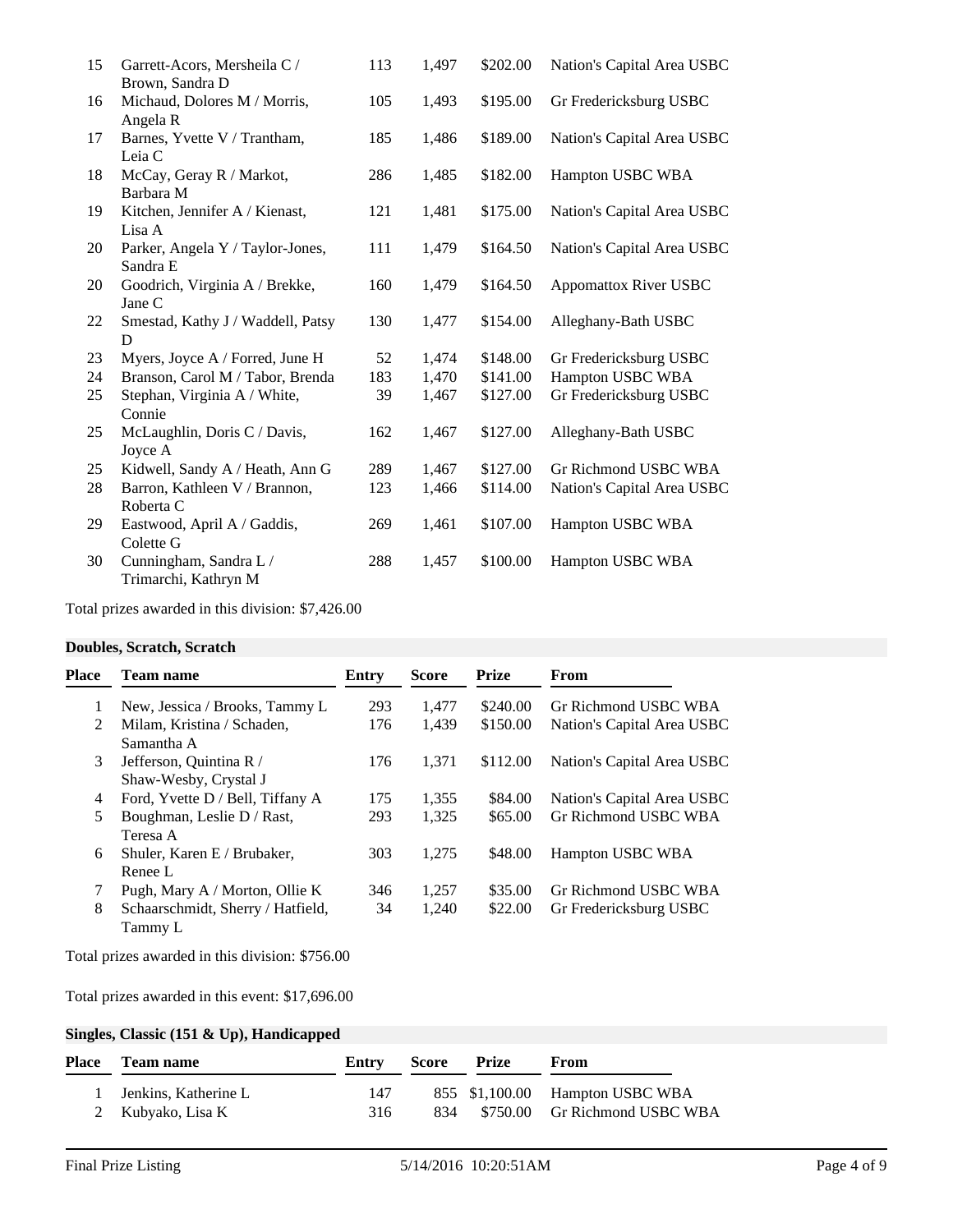| $\mathfrak 3$            | Rountree, Marion       | 344    | 822 | \$185.00 | Tidewater Virginia USBC        |
|--------------------------|------------------------|--------|-----|----------|--------------------------------|
| $\overline{\mathcal{A}}$ | Brown, Bobbie J        | 306    | 818 | \$172.00 | Hampton USBC WBA               |
| 5                        | Hill, Abbie            | 325    | 812 | \$170.00 | Hampton USBC WBA               |
| 6                        | Snowden, Catrina T     | 71     | 810 | \$168.00 | Nation's Capital Area USBC     |
| 7                        | Morton, Ollie K        | 346    | 808 | \$166.00 | Gr Richmond USBC WBA           |
| $\,8$                    | Dowson, Tanya M        | 344    | 807 | \$164.00 | Tidewater Virginia USBC        |
| 9                        | Bell, Monica K         | 170    | 806 | \$162.00 | Nation's Capital Area USBC     |
| 10                       | Mundy, Amber N         | 196    | 805 | \$159.00 | Alleghany-Bath USBC            |
| 10                       | Lightfoot, Shayla      | 338    | 805 | \$159.00 | Gr Richmond USBC WBA           |
| 12                       | Phillips, Kathryn O    | 198    | 803 | \$156.00 | Tidewater Virginia USBC        |
| 13                       | Key, Lutricia B        | 108    | 802 | \$154.00 | Nation's Capital Area USBC     |
| 14                       | McCloud, Adrienne R    | 17     | 800 | \$152.00 | Central Shenandoah Valley USBC |
| 15                       | Culbreth, Candi P      | 312    | 798 | \$150.00 | Gr Richmond USBC WBA           |
| 16                       | Walker, Carla A        | 178    | 797 | \$147.00 | Nation's Capital Area USBC     |
| 16                       | Taylor, Addie M        | 171    | 797 | \$147.00 | Nation's Capital Area USBC     |
| 18                       | White, Kathryn L       | 129    | 796 | \$144.00 | Gr Fredericksburg USBC         |
| 19                       | Owens, Shanell L       | 169    | 794 | \$141.00 | Nation's Capital Area USBC     |
| 19                       | Banks, Angelique C     | 322    | 794 | \$141.00 | Gr Fredericksburg USBC         |
| 21                       | Morgan, Tonya L        | 189    | 792 | \$137.00 | Nation's Capital Area USBC     |
| 22                       | Toliver, Lucinda A     | 111    | 791 | \$135.00 | Nation's Capital Area USBC     |
| 23                       | Biby, Delores F        | $8\,$  | 790 | \$133.00 | Central Shenandoah Valley USBC |
| 24                       | Turner, Brenda L       | 327    | 788 | \$131.00 | Henry County USBC WBA          |
| 25                       | Womack, Carrie F       | 180    | 787 | \$129.00 | <b>Appomattox River USBC</b>   |
| 26                       | Brooks, Karen A        | 94     | 785 | \$126.00 | Nation's Capital Area USBC     |
| 26                       | Yeldell, Ovella Y      | 169    | 785 | \$126.00 | Nation's Capital Area USBC     |
| 28                       | Ford, Tracey L         | 17     | 783 | \$122.00 | Central Shenandoah Valley USBC |
| 28                       | Brandt, Kendra K       | 258    | 783 | \$122.00 | Lynchburg Area USBC            |
| 30                       | Imbembo, Susan T       | 216    | 781 | \$119.00 | Nation's Capital Area USBC     |
| 31                       | Munden, Tiffany A      | 46     | 779 | \$116.00 | Hampton USBC WBA               |
| 31                       | Gentry, Crystal M      | 119    | 779 | \$116.00 | Gr Richmond USBC WBA           |
| 33                       | Fells, Phyllis L       | 170    | 778 | \$112.00 | Nation's Capital Area USBC     |
| 33                       | Hyre, Amanda N         | 333    | 778 | \$112.00 | Tidewater Virginia USBC        |
| 35                       | Duda, Lauren A         | 92     | 777 | \$109.00 | Nation's Capital Area USBC     |
| 36                       | Cunningham, Valerie L  | 316    | 776 | \$107.00 | Gr Richmond USBC WBA           |
| 37                       | Rogers, Lisa M         | 68     | 775 | \$105.00 | Nation's Capital Area USBC     |
| 38                       | Irvin, Cassandra L     | 352    | 774 | \$103.00 | Tidewater Virginia USBC        |
| 39                       | Walker, Lindsey H      | 253    | 772 | \$100.00 | Henry County USBC WBA          |
| 39                       | Kipry, Gabriela        | 12     | 772 | \$100.00 | Central Shenandoah Valley USBC |
| 41                       | Baumes, Sherri M       | 218    | 771 | \$96.00  | Nation's Capital Area USBC     |
| 41                       | Nettles, Greta F       | 93     | 771 | \$96.00  | Nation's Capital Area USBC     |
| 43                       | Jefferson, Quintina R  | 176    | 769 | \$91.00  | Nation's Capital Area USBC     |
| 43                       | Dean, Diantha A        | 270    | 769 | \$91.00  | Nation's Capital Area USBC     |
| 45                       | Quinn, Monica D        | 214    | 768 | \$86.00  | Nation's Capital Area USBC     |
| 45                       | Johnson, Mary A        | 246    | 768 | \$86.00  | Lynchburg Area USBC            |
| 45                       | Cooper, Windy C        | 301    | 768 | \$86.00  | Hampton USBC WBA               |
| 48                       | Garneski, Catherine A  | 57     | 767 | \$82.00  | Nation's Capital Area USBC     |
| 49                       | Brown, Sandra D        | 113    | 766 | \$80.00  | Nation's Capital Area USBC     |
| 50                       | Gaddis, Colette G      | 269    | 765 | \$77.00  | Hampton USBC WBA               |
| 50                       | Gabbin, Mae E          | 351    | 765 | \$77.00  | Gr Richmond USBC WBA           |
| 52                       | Davis, Sharon K        | $60\,$ | 764 | \$71.00  | Hampton USBC WBA               |
| 52                       | Yeargins, Paulette B   | 110    | 764 | \$71.00  | Nation's Capital Area USBC     |
| 52                       | Ford, Dominique R      | 187    | 764 | \$71.00  | Nation's Capital Area USBC     |
| 52                       | Anderson, Amber L      | 262    | 764 | \$71.00  | Tidewater Virginia USBC        |
| 56                       | Scott, Helene B        | 36     | 763 | \$66.00  | Gr Fredericksburg USBC         |
| 57                       | Young, Ida M           | 189    | 762 | \$64.00  | Nation's Capital Area USBC     |
| 58                       | McKnight, Kathleen V   | 16     | 760 | \$62.00  | Central Shenandoah Valley USBC |
| 59                       | Underwood, Kellye M    | 172    | 759 | \$59.00  | Nation's Capital Area USBC     |
| 59                       | Richardson, Shaquana S | 338    | 759 | \$59.00  | Gr Richmond USBC WBA           |
|                          |                        |        |     |          |                                |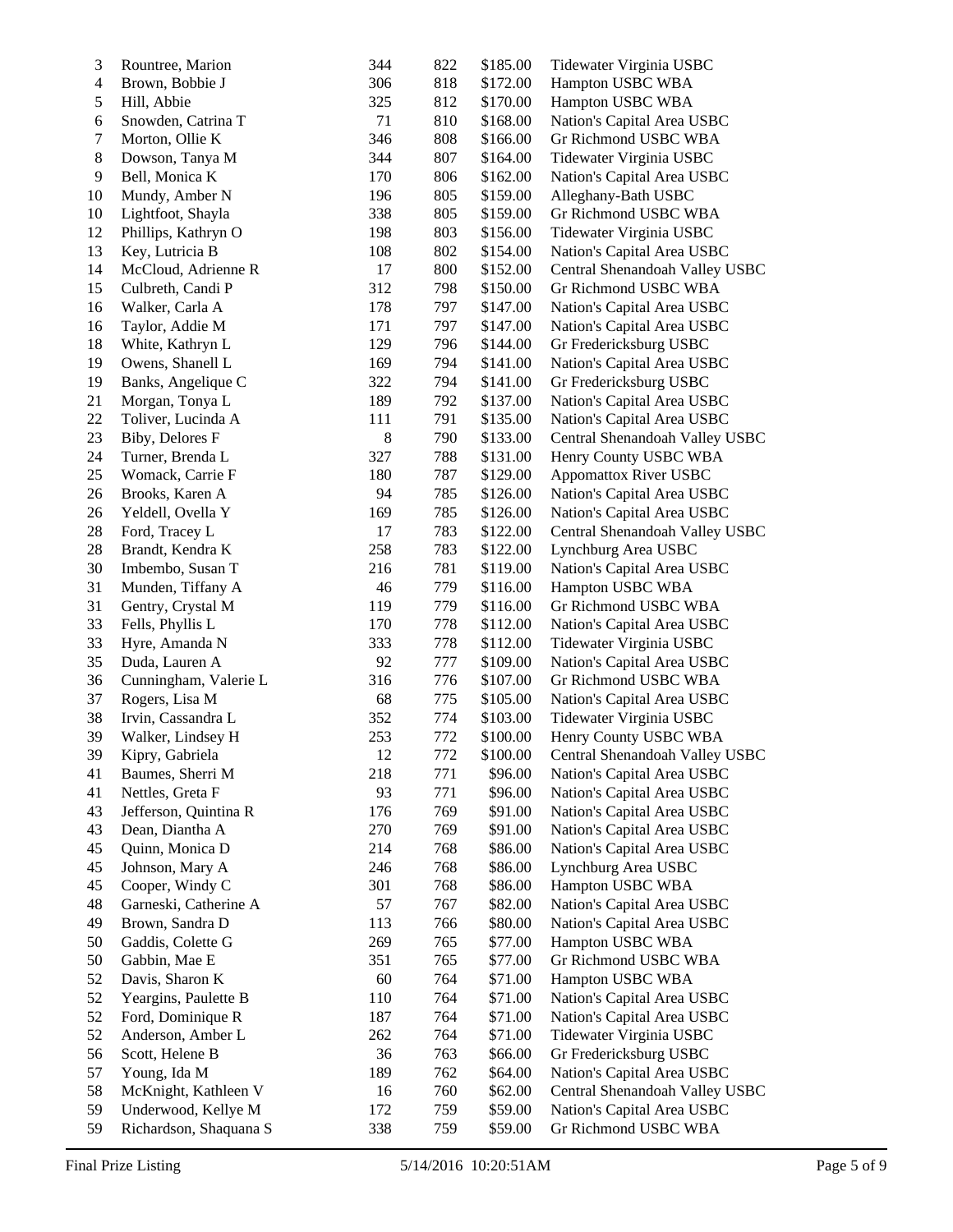| 61 | Barnes, Nicole T         | 122 | 758 | \$56.00 | Nation's Capital Area USBC   |
|----|--------------------------|-----|-----|---------|------------------------------|
| 62 | McCoy-DeCastro, Sharon G | 179 | 757 | \$54.00 | Nation's Capital Area USBC   |
| 63 | Eckles, Krystal D        | 64  | 756 | \$51.00 | Gr Roanoke Area USBC         |
| 63 | Staton, Tracy R          | 135 | 756 | \$51.00 | Nation's Capital Area USBC   |
| 65 | Wingo, Marion P          | 54  | 755 | \$47.00 | <b>Appomattox River USBC</b> |
| 66 | Spain, Dena B            | 279 | 754 | \$44.00 | Nation's Capital Area USBC   |
| 66 | Francis, Chantal M       | 328 | 754 | \$44.00 | Gr Richmond USBC WBA         |
| 68 | Myers-King, Heidi        | 271 | 753 | \$41.00 | Nation's Capital Area USBC   |
| 69 | Stone, Wandra E          | 108 | 752 | \$39.00 | Nation's Capital Area USBC   |
| 70 | Gable, Betty J           | 58  | 751 | \$33.00 | Tidewater Virginia USBC      |
| 70 | Hale, Melodie E          | 307 | 751 | \$33.00 | Gr Roanoke Area USBC         |
| 70 | Perry, Iris M            | 170 | 751 | \$33.00 | Nation's Capital Area USBC   |
| 70 | Teal, Patricia R         | 45  | 751 | \$33.00 | Hampton USBC WBA             |
| 70 | Whitehead, Karen J       | 179 | 751 | \$33.00 | Nation's Capital Area USBC   |
| 75 | Ackiss, Linda C          | 98  | 750 | \$26.00 | Tidewater Virginia USBC      |
| 75 | Hal, Adrienne B          | 349 | 750 | \$26.00 | Gr Richmond USBC WBA         |

Total prizes awarded in this division: \$9,233.00

| Singles, Regular (150 & Below), Handicapped |  |  |  |  |  |  |
|---------------------------------------------|--|--|--|--|--|--|
|---------------------------------------------|--|--|--|--|--|--|

| Place          | <b>Team name</b>           | <b>Entry</b> | <b>Score</b> | <b>Prize</b> | From                           |
|----------------|----------------------------|--------------|--------------|--------------|--------------------------------|
| $\mathbf{1}$   | Bates-Gomez, Veronica      | 338          | 862          | \$1,100.00   | Gr Richmond USBC WBA           |
| $\sqrt{2}$     | Green, Yvonne P            | 95           | 822          | \$750.00     | Nation's Capital Area USBC     |
| 3              | Furman, Theresa S          | 198          | 815          | \$178.00     | Tidewater Virginia USBC        |
| $\overline{4}$ | Rice, Nicole               | 345          | 805          | \$162.00     | Gr Fredericksburg USBC         |
| 5              | Garrett-Acors, Mersheila C | 113          | 798          | \$160.00     | Nation's Capital Area USBC     |
| 6              | Hale, Angela               | 206          | 793          | \$157.00     | Nation's Capital Area USBC     |
| $\tau$         | Leonard, Juanita "Nita" F  | 98           | 792          | \$155.00     | Tidewater Virginia USBC        |
| 8              | Padgett, Pat               | 327          | 784          | \$151.50     | Henry County USBC WBA          |
| 8              | Ferrer, Jessica L          | 330          | 784          | \$151.50     | Tidewater Virginia USBC        |
| 10             | White, Judi                | 121          | 783          | \$148.00     | Nation's Capital Area USBC     |
| 11             | Harrison, Patricia A       | 69           | 781          | \$145.00     | Nation's Capital Area USBC     |
| 12             | Westbrooks, Toni A         | 311          | 777          | \$142.00     | Hampton USBC WBA               |
| 12             | Lightfoot, Garnett L       | 348          | 777          | \$142.00     | Gr Richmond USBC WBA           |
| 14             | Shelton, Valarie           | 351          | 776          | \$138.00     | Gr Richmond USBC WBA           |
| 15             | Venti, Jill M              | 61           | 775          | \$134.50     | Hampton USBC WBA               |
| 15             | Brown, Sharon A            | 152          | 775          | \$134.50     | Nation's Capital Area USBC     |
| 17             | DanceWiggins, Grace D      | 32           | 774          | \$130.00     | Gr Richmond USBC WBA           |
| 17             | Gresch, Vivian             | 100          | 774          | \$130.00     | Gr Richmond USBC WBA           |
| 19             | Adams, Lori                | 11           | 773          | \$126.00     | Central Shenandoah Valley USBC |
| 20             | Bowers, Estelle M          | 210          | 772          | \$124.00     | Henry County USBC WBA          |
| 21             | Calhoun, Stacy Y           | 133          | 771          | \$118.66     | Hampton USBC WBA               |
| 21             | Bucci, Deidre E            | 44           | 771          | \$118.67     | Hampton USBC WBA               |
| 21             | Parker, Angela Y           | 111          | 771          | \$118.67     | Nation's Capital Area USBC     |
| 24             | Watts, Juanita             | 250          | 769          | \$114.00     | Nation's Capital Area USBC     |
| 25             | Bartholic, Bonnie L        | 124          | 767          | \$108.00     | Nation's Capital Area USBC     |
| 25             | Johnson, Zona M            | 127          | 767          | \$108.00     | Nation's Capital Area USBC     |
| 25             | Topping, Lorraine G        | 202          | 767          | \$108.00     | Hampton USBC WBA               |
| 25             | Kilgore, Tnarri S          | 114          | 767          | \$108.00     | Nation's Capital Area USBC     |
| 29             | Sheppard, Anna Marie       | 287          | 766          | \$101.00     | Hampton USBC WBA               |
| 29             | Ramey, Karen D             | 229          | 766          | \$101.00     | Nation's Capital Area USBC     |
| 31             | Bayliss, Margaret D        | 50           | 764          | \$97.00      | Apple Valley USBC WBA          |
| 32             | Simms, Janice M            | 135          | 762          | \$95.00      | Nation's Capital Area USBC     |
| 33             | Leftwich, Candy L          | 27           | 761          | \$92.00      | Gr Roanoke Area USBC           |
| 34             | Williams, Shauntese Y      | 69           | 760          | \$86.50      | Nation's Capital Area USBC     |
| 34             | Hefner, Charlene L         | 199          | 760          | \$86.50      | Tidewater Virginia USBC        |
| 34             | Blevins, Katie M           | 345          | 760          | \$86.50      | Gr Fredericksburg USBC         |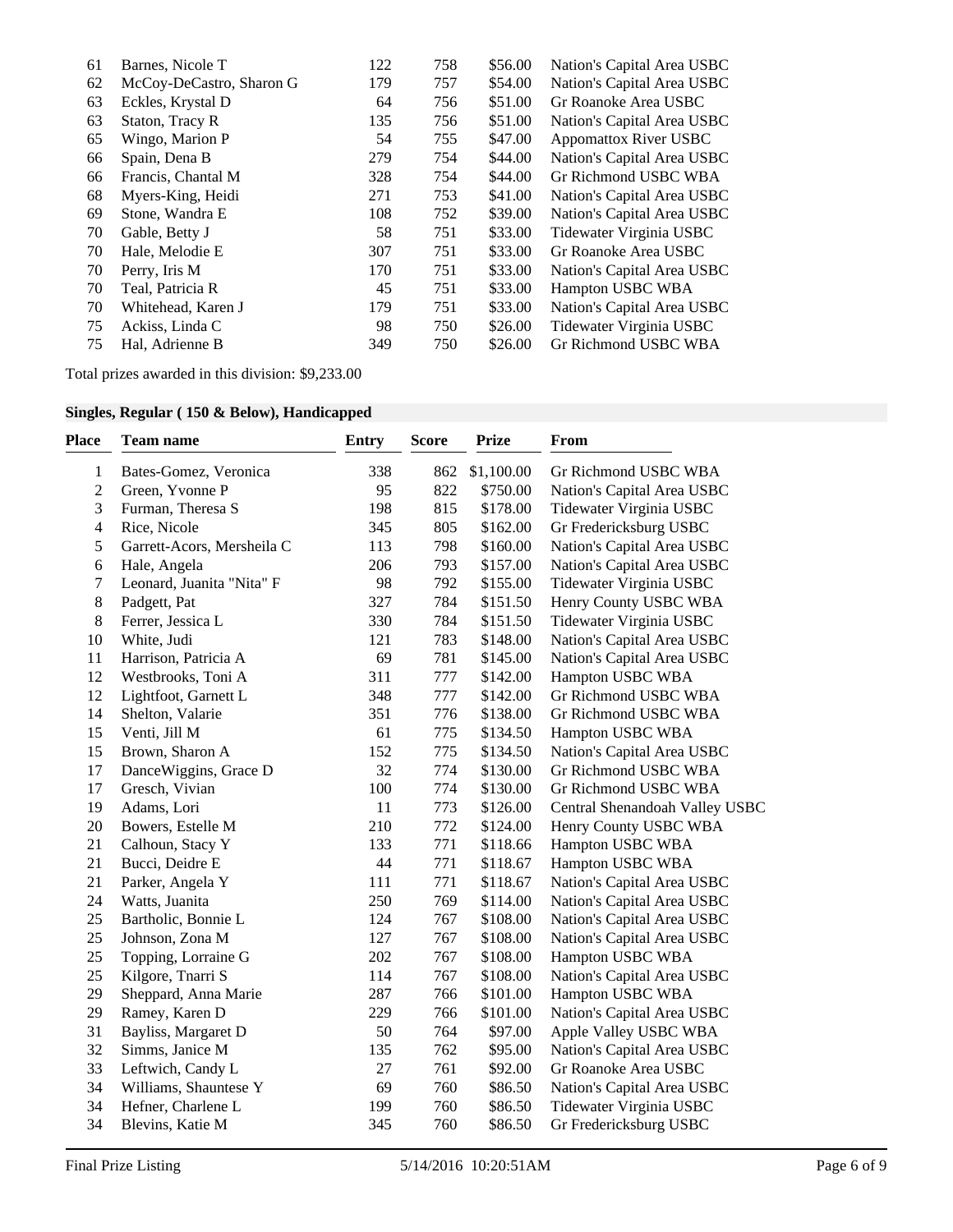| 34 | Pinard, Patricia K    | 140 | 760 | \$86.50 | Tidewater Virginia USBC        |
|----|-----------------------|-----|-----|---------|--------------------------------|
| 38 | Mathews, Phyllis A    | 40  | 759 | \$76.75 | Gr Fredericksburg USBC         |
| 38 | Crisman, Brenda M     | 50  | 759 | \$76.75 | Apple Valley USBC WBA          |
| 38 | Buchanan, Louise M    | 312 | 759 | \$76.75 | Gr Richmond USBC WBA           |
| 38 | LaFon, Annie R        | 33  | 759 | \$76.75 | Tidewater Virginia USBC        |
| 42 | Barbour, Doretha D    | 137 | 758 | \$69.50 | Nation's Capital Area USBC     |
| 42 | Holland, Barbara J    | 341 | 758 | \$69.50 | Nation's Capital Area USBC     |
| 44 | Davisson, Catherine A | 90  | 757 | \$63.67 | Gr Richmond USBC WBA           |
| 44 | Jenkins, Joyce C      | 89  | 757 | \$63.67 | Hampton USBC WBA               |
| 44 | Woodson, Sharon D     | 225 | 757 | \$63.66 | Nation's Capital Area USBC     |
| 47 | Proctor, Janet L      | 112 | 756 | \$59.00 | Nation's Capital Area USBC     |
| 48 | Dyson, Carolyn B      | 99  | 755 | \$55.00 | Gr Richmond USBC WBA           |
| 48 | Haynes, Reginia V     | 255 | 755 | \$55.00 | Hampton USBC WBA               |
| 50 | Baylor, Gina H        | 236 | 754 | \$47.75 | Nation's Capital Area USBC     |
| 50 | Owen, Ann             | 54  | 754 | \$47.75 | <b>Appomattox River USBC</b>   |
| 50 | Trantham, Leia C      | 185 | 754 | \$47.75 | Nation's Capital Area USBC     |
| 50 | Simpson, Kimberly     | 280 | 754 | \$47.75 | Nation's Capital Area USBC     |
| 54 | Haines, Mary Ellen    | 130 | 753 | \$39.34 | Alleghany-Bath USBC            |
| 54 | Maule, Jodie L        | 262 | 753 | \$39.33 | Tidewater Virginia USBC        |
| 54 | Disbrow, Catherine M  | 238 | 753 | \$39.33 | Gr Richmond USBC WBA           |
| 57 | Negron, Kassandra I   | 315 | 751 | \$32.33 | Hampton USBC WBA               |
| 57 | Terry, Glennyleen     | 242 | 751 | \$32.34 | <b>South Boston USBC</b>       |
| 57 | Mc Dowell, Linda V    | 77  | 751 | \$32.33 | Tidewater Virginia USBC        |
| 60 | Caldwell, Coco M      | 60  | 750 | \$8.67  | Hampton USBC WBA               |
| 60 | Bourne, Donna G       | 308 | 750 | \$8.65  | Gr Richmond USBC WBA           |
| 60 | Levdahl, Sandra K     | 122 | 750 | \$8.67  | Nation's Capital Area USBC     |
| 60 | Pierce, Elizabeth J   | 79  | 750 | \$8.67  | Hampton USBC WBA               |
| 60 | Barnhill, Holly       | 19  | 750 | \$8.67  | Central Shenandoah Valley USBC |
| 60 | Cannady, Gertrude S   | 84  | 750 | \$8.67  | Nation's Capital Area USBC     |
|    |                       |     |     |         |                                |

Total prizes awarded in this division: \$7,457.00

#### **Singles, Scratch, Scratch**

| Place | <b>Team name</b>      | <b>Entry</b> | <b>Score</b> | <b>Prize</b> | From                       |
|-------|-----------------------|--------------|--------------|--------------|----------------------------|
| 1     | Snowden, Catrina T    | 71           | 762          | \$225.00     | Nation's Capital Area USBC |
| 2     | Morton, Ollie K       | 346          | 742          | \$120.00     | Gr Richmond USBC WBA       |
| 3     | Duda, Lauren A        | 92           | 729          | \$69.00      | Nation's Capital Area USBC |
| 4     | Gentry, Crystal M     | 119          | 716          | \$49.00      | Gr Richmond USBC WBA       |
| 5     | Schaden, Samantha A   | 176          | 714          | \$41.00      | Nation's Capital Area USBC |
| 6     | Jefferson, Quintina R | 176          | 709          | \$35.00      | Nation's Capital Area USBC |
|       | Sulin, Jennifer M     | 298          | 687          | \$33.00      | Tidewater Virginia USBC    |
| 8     | Bull, Clarissa A      | 149          | 685          | \$30.00      | Gr Richmond USBC WBA       |
| 9     | Graupmann, Lauren E   | 298          | 684          | \$28.00      | Tidewater Virginia USBC    |
| 10    | Discioscia, Sara R    | 304          | 683          | \$26.00      | Hampton USBC WBA           |
| 11    | Bell, Tiffany A       | 175          | 681          | \$24.00      | Nation's Capital Area USBC |
| 12    | Francis, Chantal M    | 328          | 673          | \$22.00      | Gr Richmond USBC WBA       |
| 13    | Franklin, Terri A     | 175          | 671          | \$20.00      | Nation's Capital Area USBC |
| 14    | McConnell, Nichele M  | 175          | 661          | \$18.00      | Nation's Capital Area USBC |
| 15    | Key, Lutricia B       | 108          | 658          | \$16.00      | Nation's Capital Area USBC |
| 16    | Brooks, Tammy L       | 293          | 655          | \$14.00      | Gr Richmond USBC WBA       |
| 17    | Hyre, Amanda N        | 333          | 652          | \$12.00      | Tidewater Virginia USBC    |
| 18    | Zirkle, Laurie T      | 64           | 649          | \$10.00      | Gr Roanoke Area USBC       |

Total prizes awarded in this division: \$792.00

Total prizes awarded in this event: \$17,482.00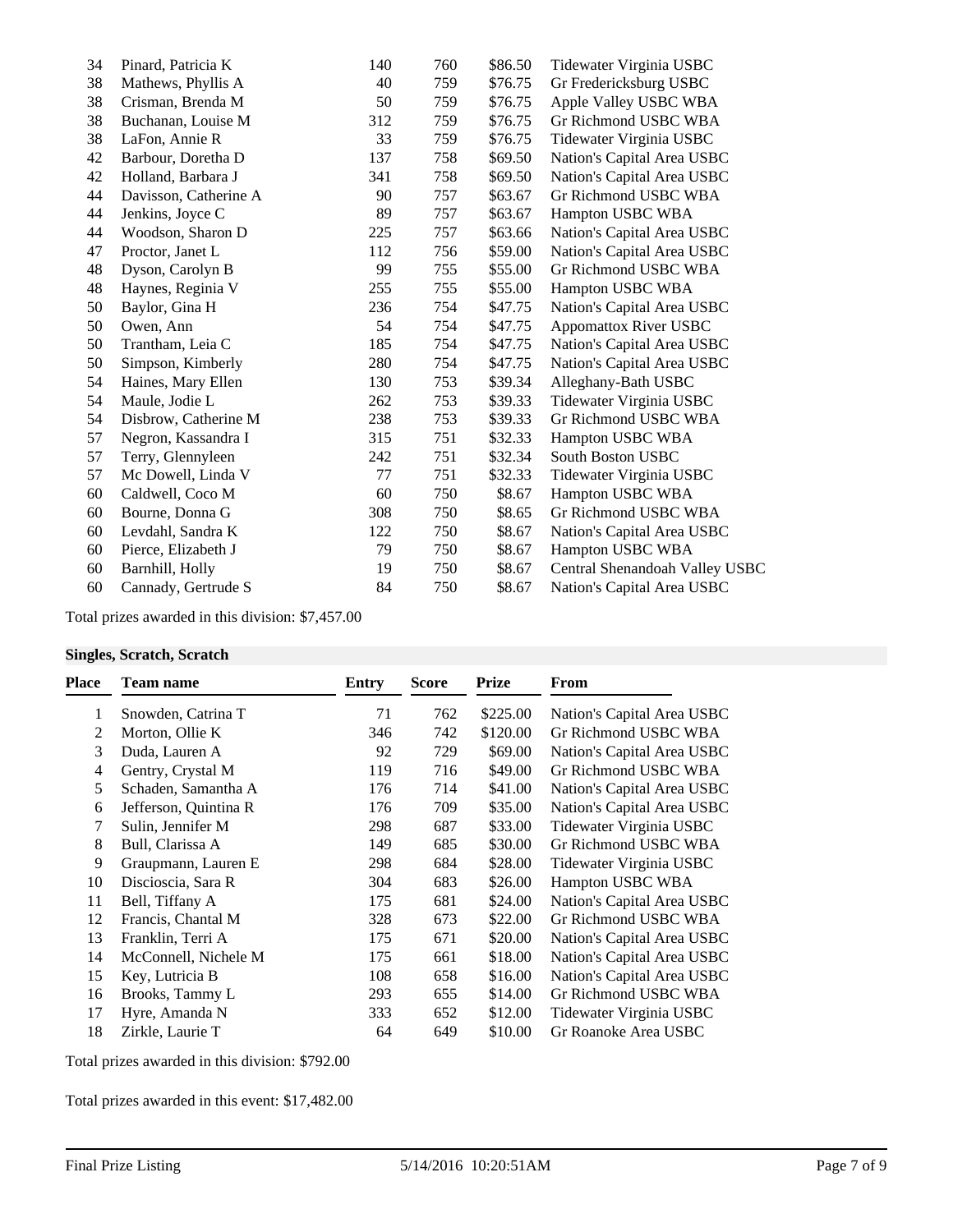#### **All Events, Classic (151 & Up), Handicapped**

| Place            | <b>Team name</b>      | <b>Entry</b> | <b>Score</b> | <b>Prize</b> | From                           |
|------------------|-----------------------|--------------|--------------|--------------|--------------------------------|
| $\mathbf{1}$     | Richardson, Kaye      | 253          | 2,350        | \$350.00     | Henry County USBC WBA          |
| $\sqrt{2}$       | Taylor, Kathy S       | 195          | 2,321        | \$220.00     | Gr Roanoke Area USBC           |
| 3                | Dean, Diantha A       | 270          | 2,308        | \$198.00     | Nation's Capital Area USBC     |
| $\overline{4}$   | Jenkins, Katherine L  | 147          | 2,305        | \$184.00     | Hampton USBC WBA               |
| 5                | Brooks, Karen A       | 96           | 2,300        | \$172.00     | Nation's Capital Area USBC     |
| 6                | Williams, LaShaun D   | 181          | 2,277        | \$164.00     | Hampton USBC WBA               |
| $\boldsymbol{7}$ | Anderson, Amber L     | 262          | 2,274        | \$156.00     | Tidewater Virginia USBC        |
| 8                | Turner, Brenda L      | 327          | 2,262        | \$150.00     | Henry County USBC WBA          |
| 9                | Biby, Delores F       | $8\,$        | 2,254        | \$144.00     | Central Shenandoah Valley USBC |
| 10               | Robertson, Linda F    | 181          | 2,241        | \$138.00     | Hampton USBC WBA               |
| 11               | Pendarvis, Monique S  | 177          | 2,236        | \$134.00     | Nation's Capital Area USBC     |
| 12               | Kubyako, Lisa K       | 316          | 2,235        | \$129.00     | Gr Richmond USBC WBA           |
| 13               | Toliver, Lucinda A    | 111          | 2,234        | \$125.00     | Nation's Capital Area USBC     |
| 14               | Mundy, Amber N        | 196          | 2,232        | \$119.00     | Alleghany-Bath USBC            |
| 15               | Jefferson, Quintina R | 176          | 2,230        | \$112.50     | Nation's Capital Area USBC     |
| 15               | Hill, Abbie           | 325          | 2,230        | \$112.50     | Hampton USBC WBA               |
| 17               | Lewellen, Hannah H    | 285          | 2,228        | \$106.00     | Hampton USBC WBA               |
| 18               | White, Kathryn L      | 129          | 2,227        | \$96.33      | Gr Fredericksburg USBC         |
| 18               | Banks, Angelique C    | 322          | 2,227        | \$96.34      | Gr Fredericksburg USBC         |
| 18               | McCloud, Adrienne R   | 17           | 2,227        | \$96.33      | Central Shenandoah Valley USBC |
| 21               | White, Teresa L       | 285          | 2,222        | \$87.00      | Hampton USBC WBA               |
| 22               | Hariston, Jasmine L   | 307          | 2,221        | \$83.00      | Gr Roanoke Area USBC           |
| 23               | Phillips, Kathryn O   | 198          | 2,220        | \$78.00      | Tidewater Virginia USBC        |
| 24               | Jordan, Sharon L      | 148          | 2,217        | \$74.00      | <b>Appomattox River USBC</b>   |
| 25               | Gaddis, Colette G     | 269          | 2,215        | \$67.00      | Hampton USBC WBA               |
| 25               | Taylor, Addie M       | 171          | 2,215        | \$67.00      | Nation's Capital Area USBC     |
| 27               | Witherspoon, Miriam B | 15           | 2,214        | \$60.00      | Central Shenandoah Valley USBC |
| 28               | Hale, Melodie E       | 307          | 2,210        | \$56.00      | Gr Roanoke Area USBC           |
| 29               | Harris, Elluree       | 260          | 2,209        | \$48.50      | Gr Richmond USBC WBA           |
| 29               | Shields, Susan P      | 317          | 2,209        | \$48.50      | Tidewater Virginia USBC        |
| 31               | Dowson, Tanya M       | 344          | 2,207        | \$42.00      | Tidewater Virginia USBC        |
| 32               | Lightfoot, Shayla     | 337          | 2,204        | \$37.00      | Gr Richmond USBC WBA           |
| 33               | Yeldell, Ovella Y     | 169          | 2,200        | \$33.00      | Nation's Capital Area USBC     |
| 34               | Clarke, Eloise E      | 172          | 2,199        | \$26.00      | Nation's Capital Area USBC     |
| 34               | Gleaton, Morganna L   | 280          | 2,199        | \$26.00      | Nation's Capital Area USBC     |
| 36               | Underwood, Kellye M   | 172          | 2,195        | \$19.00      | Nation's Capital Area USBC     |
| 37               | Eckles, Krystal D     | 64           | 2,194        | \$12.50      | Gr Roanoke Area USBC           |
| 37               | Staton, Tracy R       | 135          | 2,194        | \$12.50      | Nation's Capital Area USBC     |

Total prizes awarded in this division: \$3,880.00

# **All Events, Regular (150 & Below), Handicapped**

| Place | <b>Team name</b>      | Entry | <b>Score</b> | <b>Prize</b> | From                           |
|-------|-----------------------|-------|--------------|--------------|--------------------------------|
|       | Adams, Lori           | 11    | 2,345        | \$350.00     | Central Shenandoah Valley USBC |
|       | Bartholic, Bonnie L   | 124   | 2,344        | \$220.00     | Nation's Capital Area USBC     |
| 3     | Lightfoot, Garnett L  | 348   | 2,318        | \$186.00     | Gr Richmond USBC WBA           |
| 4     | McCaskill, Deidra R   | 87    | 2,312        | \$171.00     | Nation's Capital Area USBC     |
|       | Mendenhall, Melanie A | 63    | 2,311        | \$162.00     | Gr Richmond USBC WBA           |
| 6     | Barnhill, Holly       | 19    | 2,306        | \$155.00     | Central Shenandoah Valley USBC |
|       | Bates-Gomez, Veronica | 338   | 2,304        | \$148.00     | Gr Richmond USBC WBA           |
| 8     | Simpson, Patrice L    | 280   | 2,301        | \$142.00     | Nation's Capital Area USBC     |
| 9     | Harrison, Lorraine B  | 109   | 2,277        | \$136.00     | Nation's Capital Area USBC     |
| 10    | Mathews, Phyllis A    | 40    | 2,272        | \$127.00     | Gr Fredericksburg USBC         |